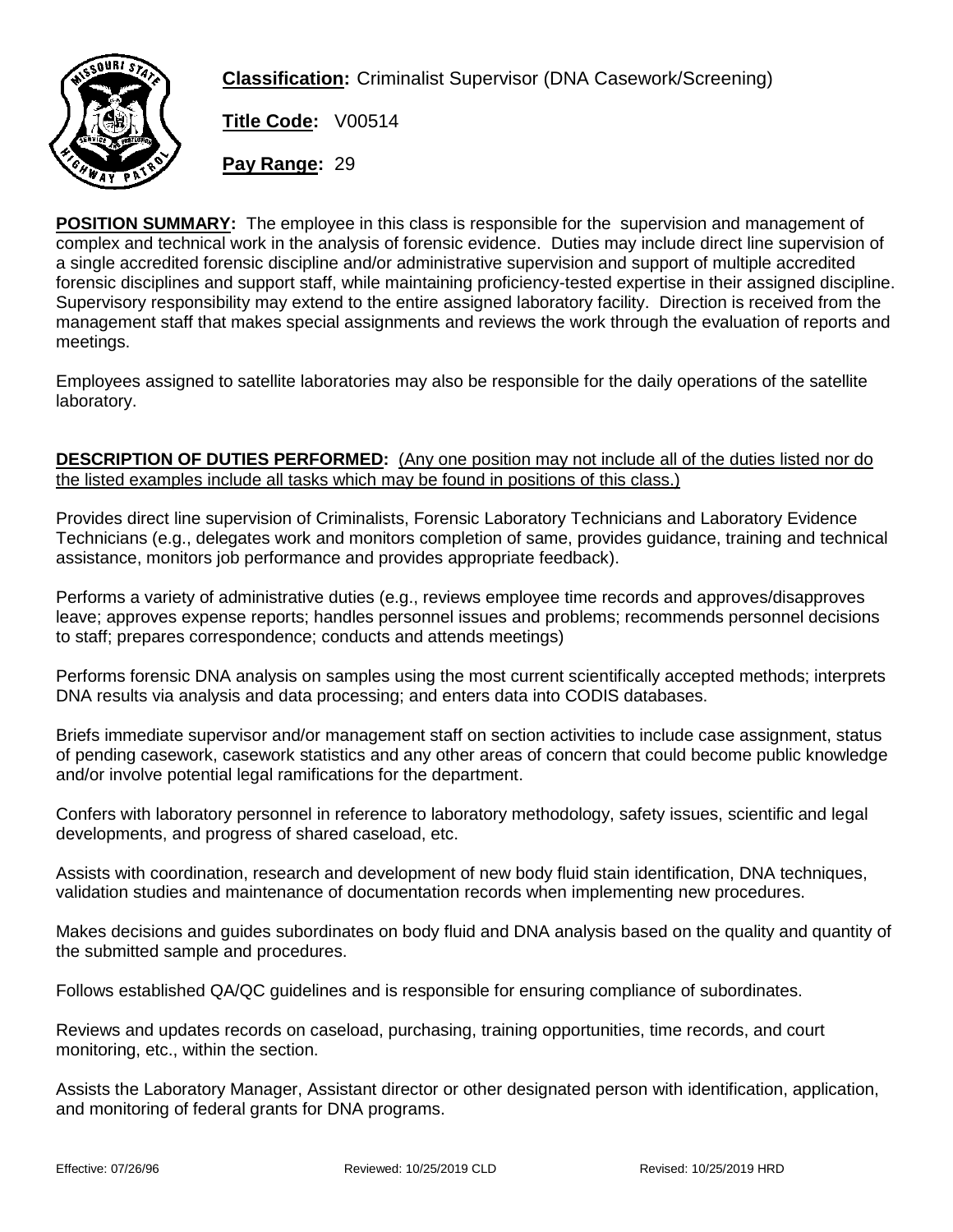## **Classification:** Criminalist Supervisor (DNA Casework/Screening) Page 2

Supervises and regularly performs complex scientific techniques including, but not limited to, semen and blood identification, species determination, DNA analysis by PCR.

Implements, reports, improves, and directs, the procedures, methods, and personnel associated with the DNA casework section.

Interprets test results obtained from the proper microscopic, biochemical and DNA methods.

Supervises, regularly examines, and analyzes the following: submitted criminal evidence for the presence of body fluid samples (e.g., blood, semen, vaginal secretions, skin cells); a variety of potentially hazardous materials (e.g., pathogens contaminated body fluids, unidentified chemicals); and forensic evidence that may be soil laden, maggot infested, putrefied, rank and/or otherwise unpleasant.

Facilitates for the section, and successfully completes competency and/or written test(s) prior to assuming casework using a new or updated testing method.

Facilitates and successfully participates in the proficiency testing program for the section.

Routinely testifies as an expert witness in a court of law while maintaining composure under intense crossexamination; prepares evidence and exhibits; and trains subordinates about the role of an expert witness in legal proceedings.

Generates and receives requests to and from other crime laboratories, law enforcement agencies, prosecutors, attorneys, etc. reference examinations and crime laboratory procedures.

Supervises the collation of data and preparation of reports.

Attends workshops, meetings, conferences, and seminars to gather and share information with the peers as well as learn about any new developments and/or trends.

Conducts training of law enforcement personnel about body fluid analysis, collection and preservation of evidence, and chain of custody procedures; educates attorneys about complex scientific analysis and serves as a technical advisor during trial proceedings.

Reviews requests for equipment, materials, and/or training by section personnel; makes recommendations to immediate supervisor and communicates decision to affected personnel.

Assists with budget decision items and requests, and legislative matters involving amendments to current legislation including fiscal note requests.

Assists in contacting scientific equipment manufacturers, writing specifications for new scientific equipment, and selecting successful bidders on this equipment.

May interact with television, radio, or print media personnel reference DNA informational news spots.

Operates standard office equipment (e.g., personal computer, telephone, fax machine, copier, etc.).

Performs job-related travel, as needed.

Performs other related duties as assigned.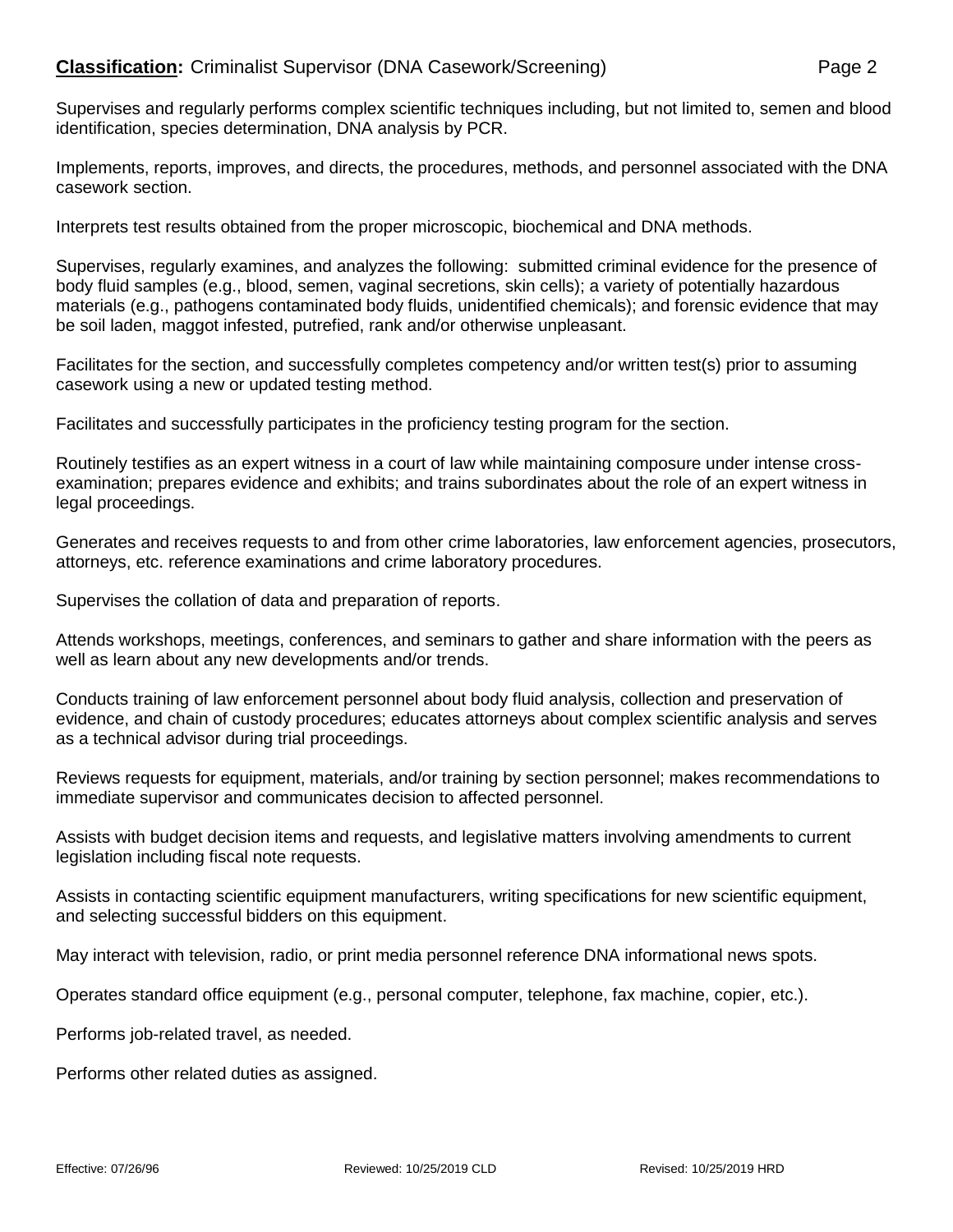**REQUIRED KNOWLEDGE, SKILLS, AND ABILITIES:** Extensive knowledge of the procedures and methods used in the collection and DNA analysis of body fluid samples.

Extensive knowledge of the compilation and preparation of evidence for presentation in court and the role of an expert witness in legal proceedings.

Extensive knowledge and practice of the safety rules and procedures associated with laboratory equipment and chemicals.

Extensive knowledge of proficiency testing, and competency tests.

Extensive knowledge of the practices of good laboratory technique and strategies for the reduction of PCR contamination.

General knowledge of the principles of supervision.

Skill in supporting subordinate's decisions and actions in processing casework.

Ability to read English effectively.

Ability to communicate in English clearly and concisely, both orally and in writing.

Ability to maintain composure while under cross-examination regarding personal and scientific qualifications and testify to laboratory findings in court.

Ability to establish and maintain effective working relations with others.

Ability to work with restricted, highly sensitive information in a confidential and professional manner and maintain the information as such.

Agility to distinguish colors necessary to perform laboratory test.

Ability to examine forensic evidence and recognize and identify minute details.

Ability to properly use laboratory equipment, computer and photography equipment, and chemicals.

Ability to perform job-related travel (e.g., appearing in court, observing crime scene investigations, attending training meetings and seminars, etc.).

Ability to work with material that may be of a sexual nature relating to criminal activity (e.g., written material, photographs, and/or verbal language, etc.).

Ability to work with potentially hazardous materials as detailed in the description of duties.

Ability to gather, assemble, correlate, and analyze information critical to the overall operation of the section.

Ability to compile and prepare information for presentation (e.g., mock trials, courtroom testimony, depositions, pretrial conferences, meetings, etc.).

Ability to research new equipment, write bid specifications, and deal with bidders.

Ability to review the work of subordinates and provide constructive criticism.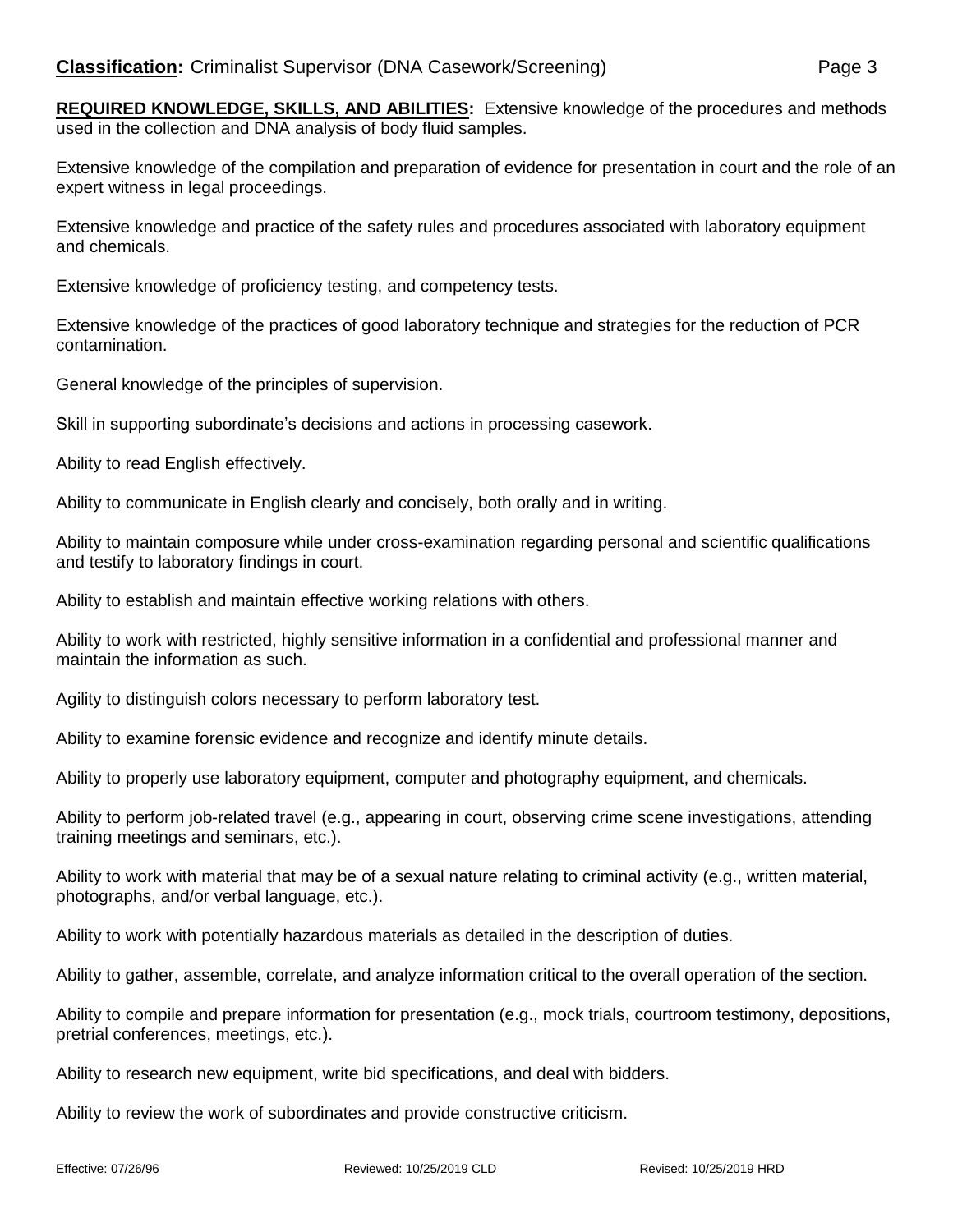## **Classification:** Criminalist Supervisor (DNA Casework/Screening) Page 4

Ability to perform administrative duties as detailed in the description of duties.

Ability to review requests for equipment, materials, and training and make recommendations reference same.

Ability to generate and receive requests for information from a variety of individuals reference DNA analysis.

Ability to perform work in accordance with prescribed procedures, make accurate observations of test results, and prepare accurate records and reports.

Ability to review and revise manuals.

Ability to educate individuals to reference forensic science.

Ability to develop methods and/or techniques to upgrade laboratory capability.

Ability to train subordinates.

Ability to formulate logical, reasonable conclusions based on available factual information.

Ability to oversee, monitor, and interpret information necessary for the successful functioning of the section.

Ability to interact with the media.

Ability to work hours as assigned.

**MINIMUM EXPERIENCE AND EDUCATION REQUIRED:** (The following represents the minimum qualifications used to accept applicants, provided that equivalent substitution may be permitted in case of deficiencies in either experience or education.)

Possess a bachelor's degree (or its equivalent) or an advanced degree from an accredited college or university in a biology, chemistry or forensic science related field. College coursework must include 20 semester hours in biology, including biochemistry, genetics, and molecular biology totaling at least nine semester or equivalent credit hours. These courses must comply with the current FBI Quality Assurance Audit Document. Coursework and/or training in statistics and population genetics are recommended. A minimum acceptable grade of C or equivalent in the required coursework and the core biology courses is required.

AND

Possess at least three years of experience as a Criminalist III - DNA Casework/Screening or comparable experience.

**NECESSARY SPECIAL REQUIREMENTS:** Must satisfactorily complete the Patrol's supervisory course within one year of appointment.

Must provide a DNA sample to be used only for forensic identification as required at the time of appointment.

Must be able to pass a polygraph examination after conditional offer of employment.

Must submit to periodic random drug testing.